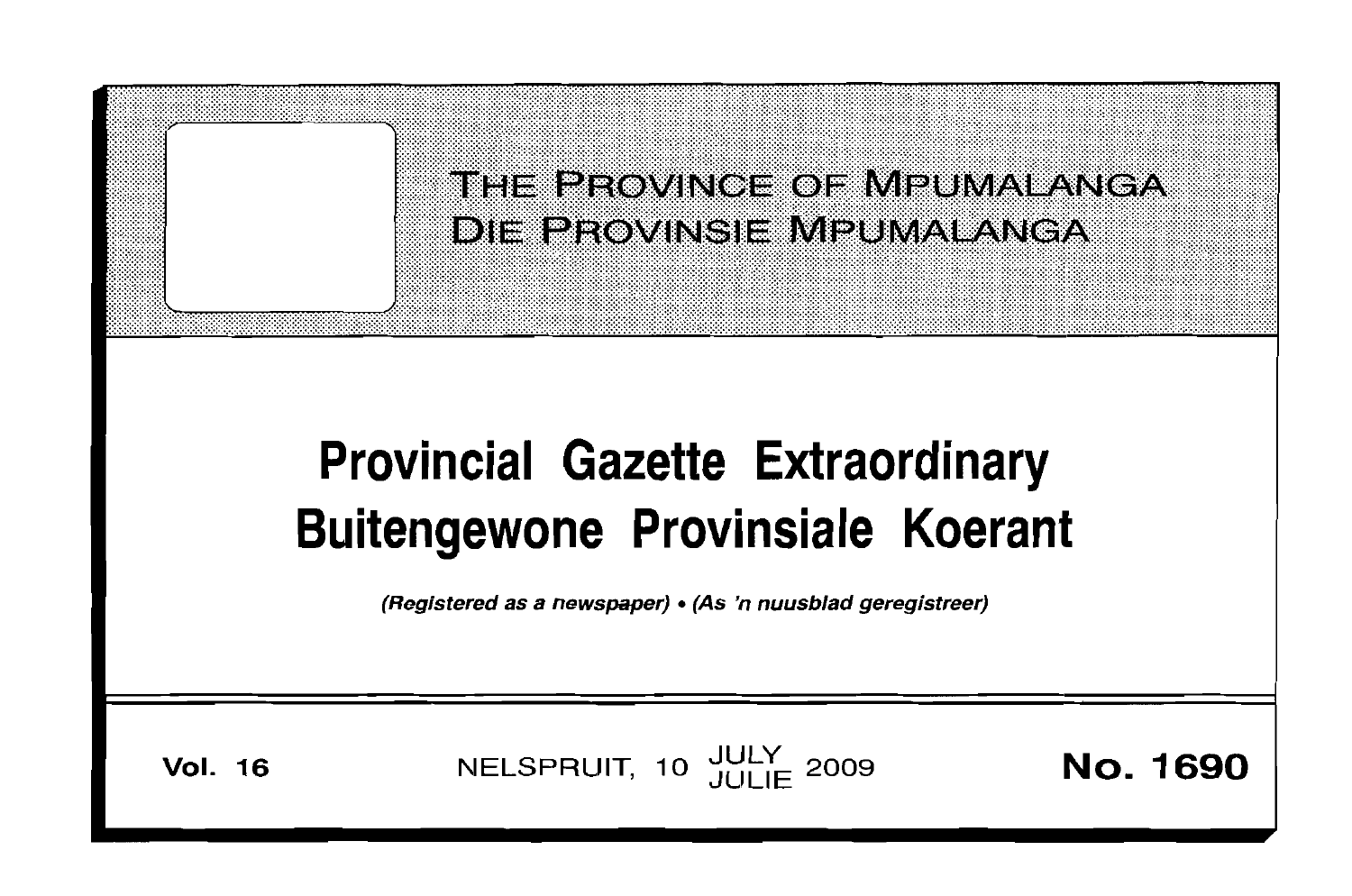| <b>CONTENTS • INHOUD</b> |                                |             |                |  |  |  |  |
|--------------------------|--------------------------------|-------------|----------------|--|--|--|--|
| No.                      |                                | Page<br>No. | Gazette<br>No. |  |  |  |  |
|                          | <b>LOCAL AUTHORITY NOTICES</b> |             |                |  |  |  |  |
| 159                      |                                | з           | 1690           |  |  |  |  |
| 160                      |                                | 11          | 1690           |  |  |  |  |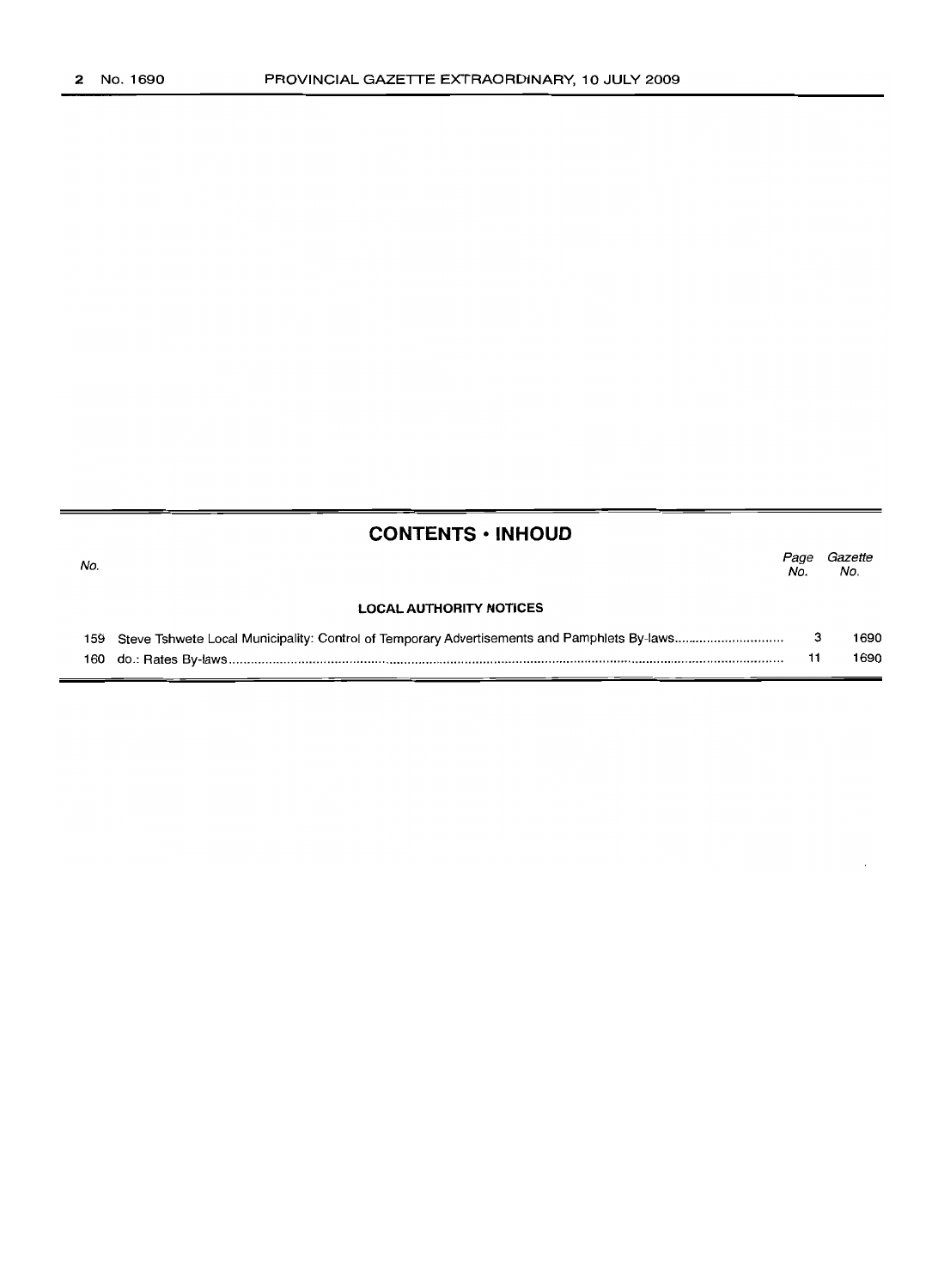# LOCAL AUTHORITY NOTICES

# LOCAL AUTHORITY NOTICE 159

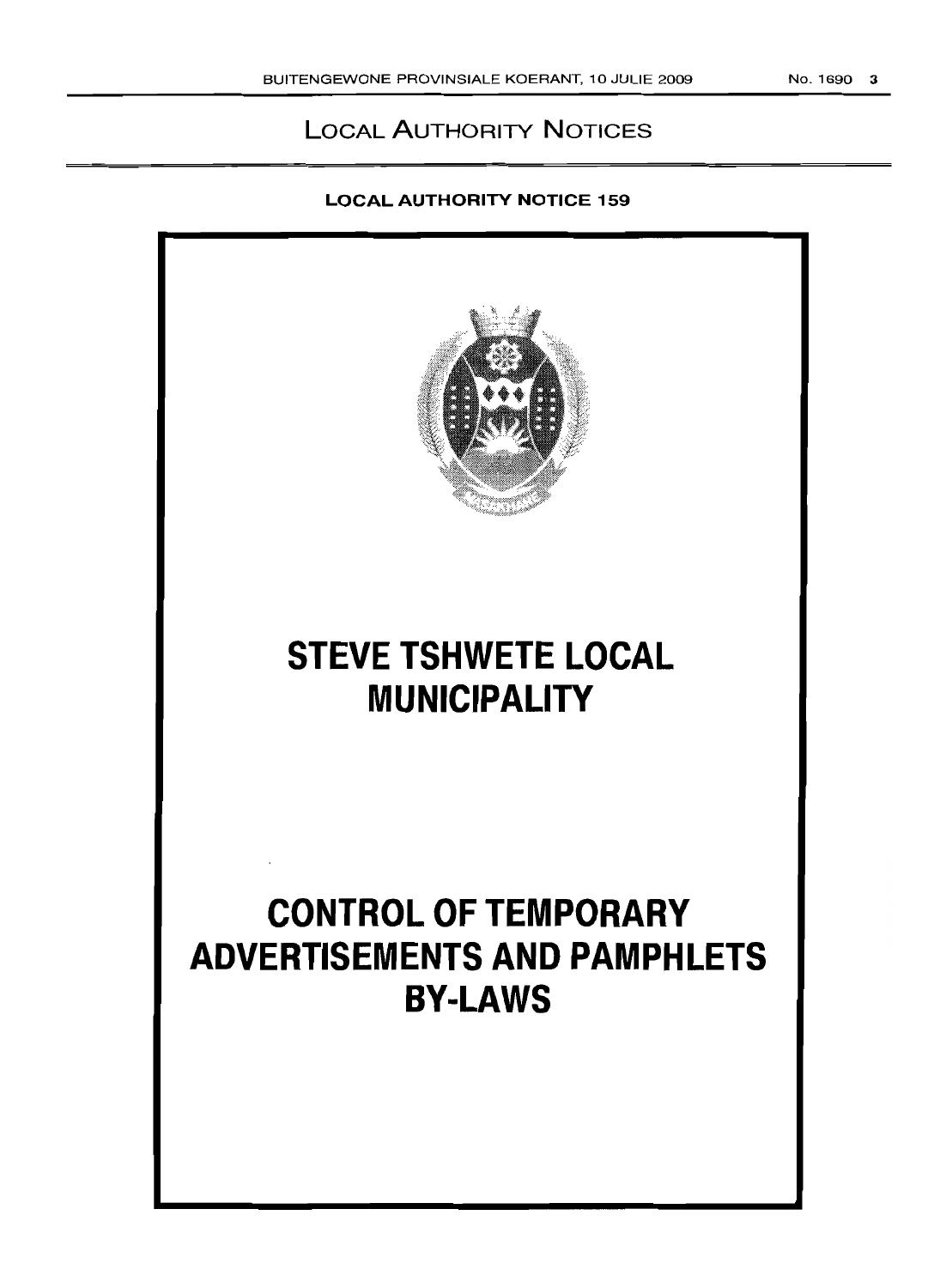# **STEVE TSHWETE LOCAL MUNICIPALITY**

# **CONTROL OF TEMPORARY ADVERTISEMENTS AND PAMPHLETS BY LAWS**

### **DEFINITIONS:**

1. In these by-laws, unless the context otherwise indicates:

| "advertisement"      | means any temporary poster, free standing sign, banner,<br>advertising any event or matter but excludes an election<br>advertisement and show house advertisement.                                                                                                                                                             |
|----------------------|--------------------------------------------------------------------------------------------------------------------------------------------------------------------------------------------------------------------------------------------------------------------------------------------------------------------------------|
| "banner"             | means any streamer and any sign on calico, paper mache,<br>woven or similar material sheet of any kind whatsoever;                                                                                                                                                                                                             |
| "pamphlets"          | means any pamphlets, handbook, brochure or book, the<br>object of which is to advertise or to introduce anything.                                                                                                                                                                                                              |
| "Council"            | means:<br>(a) the Steve Tshwete Local Municipality established by<br>Mpumalanga Provincial Notice 28 of 2004 in terms of Section<br>12 of the Local Government: Municipal Structures Act, 117 of<br>1998, exercising its legislative and executive powers by way<br>of its municipal Council or its successor in title; and/or |
|                      | (b) a structure of person delegated or carrying out an<br>instruction, where any power or function in terms of these by-<br>laws has been delegated or sub-delegated as contemplated in<br>Section 59 of the Local Government: Municipal Systems Act,<br>32 of 2000.                                                           |
| "street"             | means any public street, avenue, sidewalk public open space<br>or park within the Steve Tshwete Local Municipality.                                                                                                                                                                                                            |
|                      | "election advertisement" means any advertisement or advertising apparatus which is<br>visible from a street in any way whatsoever, and which is<br>displayed in connection with a parliamentary or municipal<br>election or by-election or referendum.                                                                         |
| "free standing sign" | means a sign which has its own support and which is not<br>attached to any building or structure or to the ground;                                                                                                                                                                                                             |

2. No person shall, without the explicit authorization of the Council, and unless he has paid the applicable charges prescribed in terms of Section 8, affix, attach, fasten, place, display or cause to be displayed any advertisement, pamphlet or publication.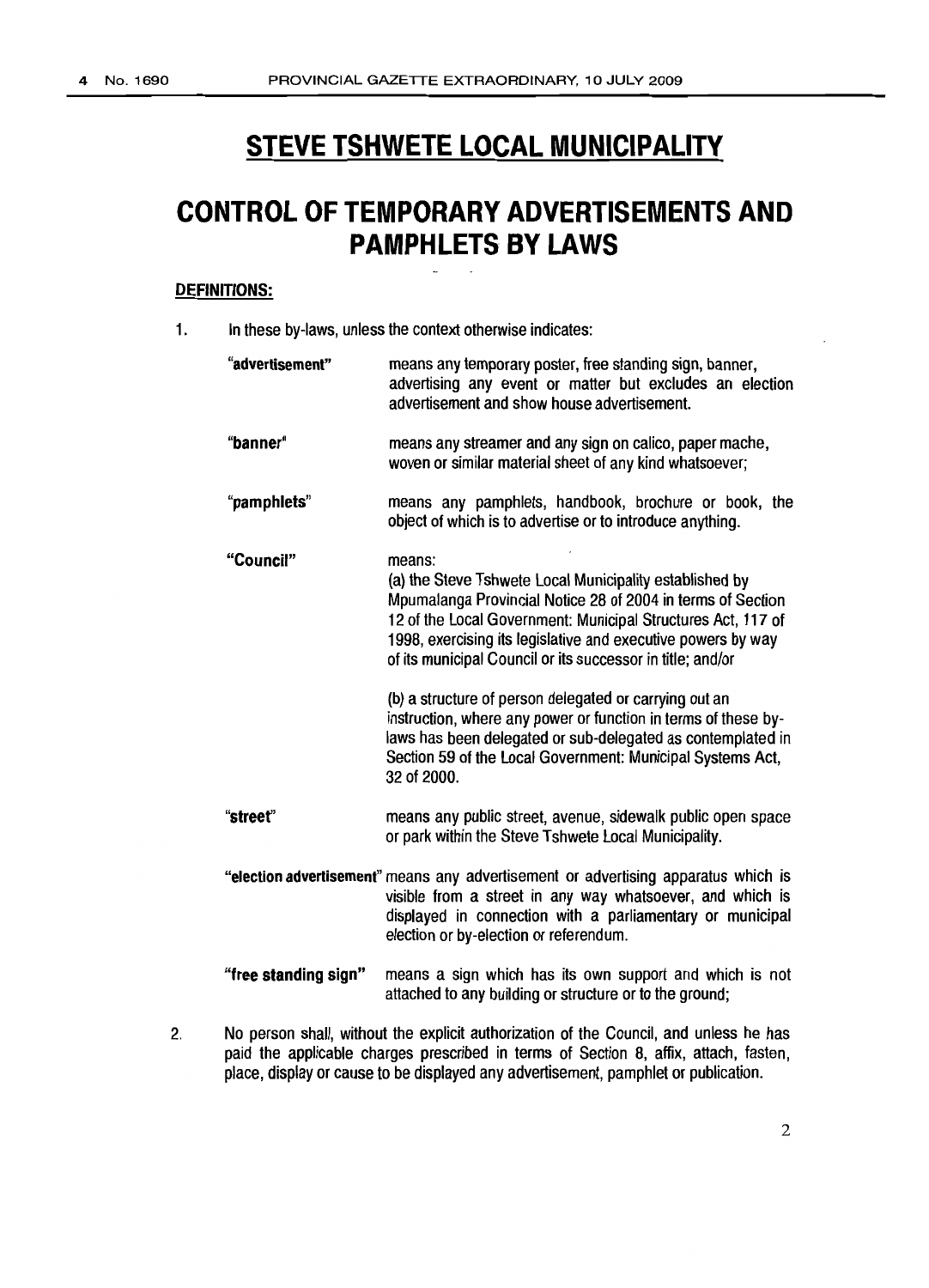### **EXEMPTED ADVERTISEMENT**

- 3. The following advertisements and pamphlets are exempted from the stipulations of these by-laws:
	- a) Advertisements and pamphlets displayed or distributed bythe Council.
	- b) Temporary advertisements displayed inside a business building;
	- c) Temporary advertisements:
		- i) regarding the sale or rent of any property during the period which is offered, and for a period not exceeding 14 days after it has been rented or sold;
		- ii) regarding an application in terms of the Council's Town Planning Scheme or any other statutory advertisement during the required period of advertising; and
		- iii) regarding building work or similar activities, while such building work or activities are in progress on the property to which they apply.
	- d) Pamphlets placed in post boxes.

### **PROHIBITED ADVERTISEMENTS, PAMPHLETS AND PUBLICATIONS**

- 4(1) No advertisement or pamphlets, which in the opinion of the Council is suggestive of anything indecent or which may harm public morals, shall be displayed or distributed, and no such advertisement, pamphlets or publication may be attached to any pole, building or structure which is the property of the Council.
- (2) No pamphlets shall in any way be scattered from the air, distributed in any street or attached to the windscreens of any parked vehicles without the prior consent of the Council, which consent shall not be unreasonably withheld and the granting or nongranting thereof shall be communicated to the applicant within a maximum of seven (7) days from the date of receipt of the application.
- (3) No advertisement or pamphlet connected with any function, event, presentation or business outside the municipality, excluding advertisements or pamphlets relating to charitable, church, political or school functions or meetings, shall be displayed or distributed in any manner.

#### **REQUIREMENTS FOR ADVERTISEMENTS**

- 5(1) Any person acting on the consent granted in terms of Section 2, who displays, causes or permits to be displayed in a street or other public place, a poster or other advertisement, shall comply with or cause to be complied with, the following requirements:
	- a) The poster or advertisement shall be attached, in such a manner that it will not become wholly or partially dislodged by wind or rain, to a neat and strong board made of wood or other suitable material approved by the council, and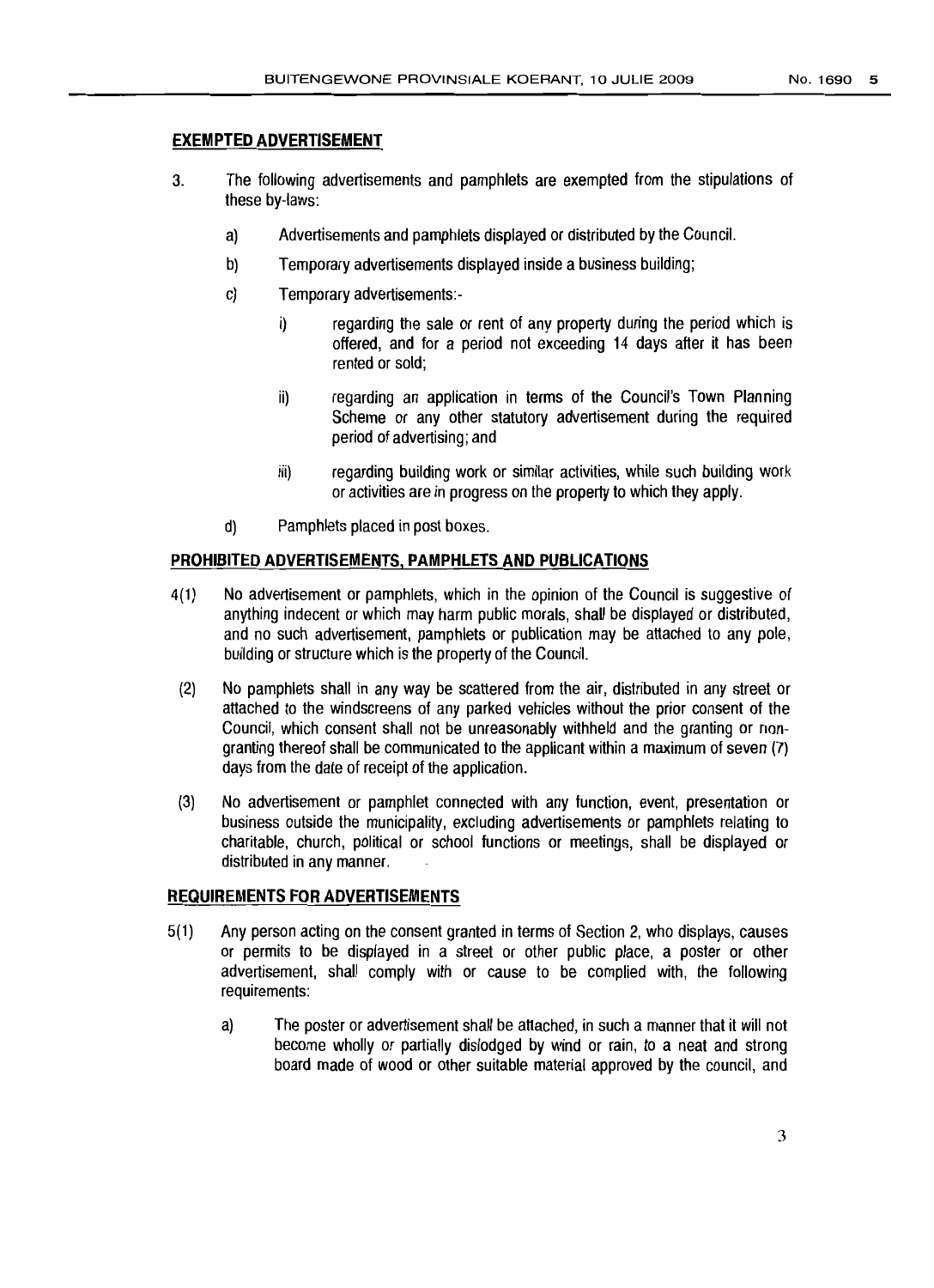the dimensions of such board, poster, advertisement or other material shall not exceed 850 mm by 600 mm.

- b) A board or material as prescribed in terms of paragraph (a) shall not be placed on or against or be attached to or otherwise supported by any transformer kiosk, traffic light or sign or other structure or object except on or against an electric pole in a street, park or other public space. No poster or advertisement shall be attached to any tree standing in a street, park or other public space.
- c) Subject to anything contained in paragraph (b), a board or material as prescribed in terms of paragraph (a) shall be firmly attached to a strong and stable support.
- d) Noboard or material as aforesaid shall be positioned such that, in the opinion of the Council, it constitutes a danger to any traffic or pedestrian in any street or other public space.
- e) No poster or other advertisement connected with a meeting, function or event other than an election shall be displayed for longer than 14 days before the day on which it commences or longer than three days after the day on which it terminates.
- f) No more than 1000 posters or other advertisements connected with a meeting, function or event other than an election, may be displayed at any one time.
- g) Not more than two advertisements regarding the same occasion, event or presentation, and in the case of election advertisements regarding the same candidates, may be displayed on the same side of one street block and, excluding a sign for the purpose of advertising a show house, may not be displayed closer than 25 metres from the nearest edge of the sidewalk at any streetcrossing or street junction.
- (2) Any person acting on the consent granted in terms of Section 2, who displays, causes to be displayed or permits to be displayed in or in view of a street or other public space, a free-standing sign, shall comply with or cause to be complied with the following requirements:
	- a) The sign shall be constructed of durable material, to the satisfaction of the Council.
	- b) The highest point of the sign shall not exceed five (5) metres above ground level.
	- c) The sign shall not have any one face with an area exceeding  $1,5m^2$ .
	- d) The sign shall only be displayed or placed on premises which are zoned for business purposes in terms of the Town Planning Scheme or be displayed in such a manner that it does not interfere with the pedestrian and the flow of traffic.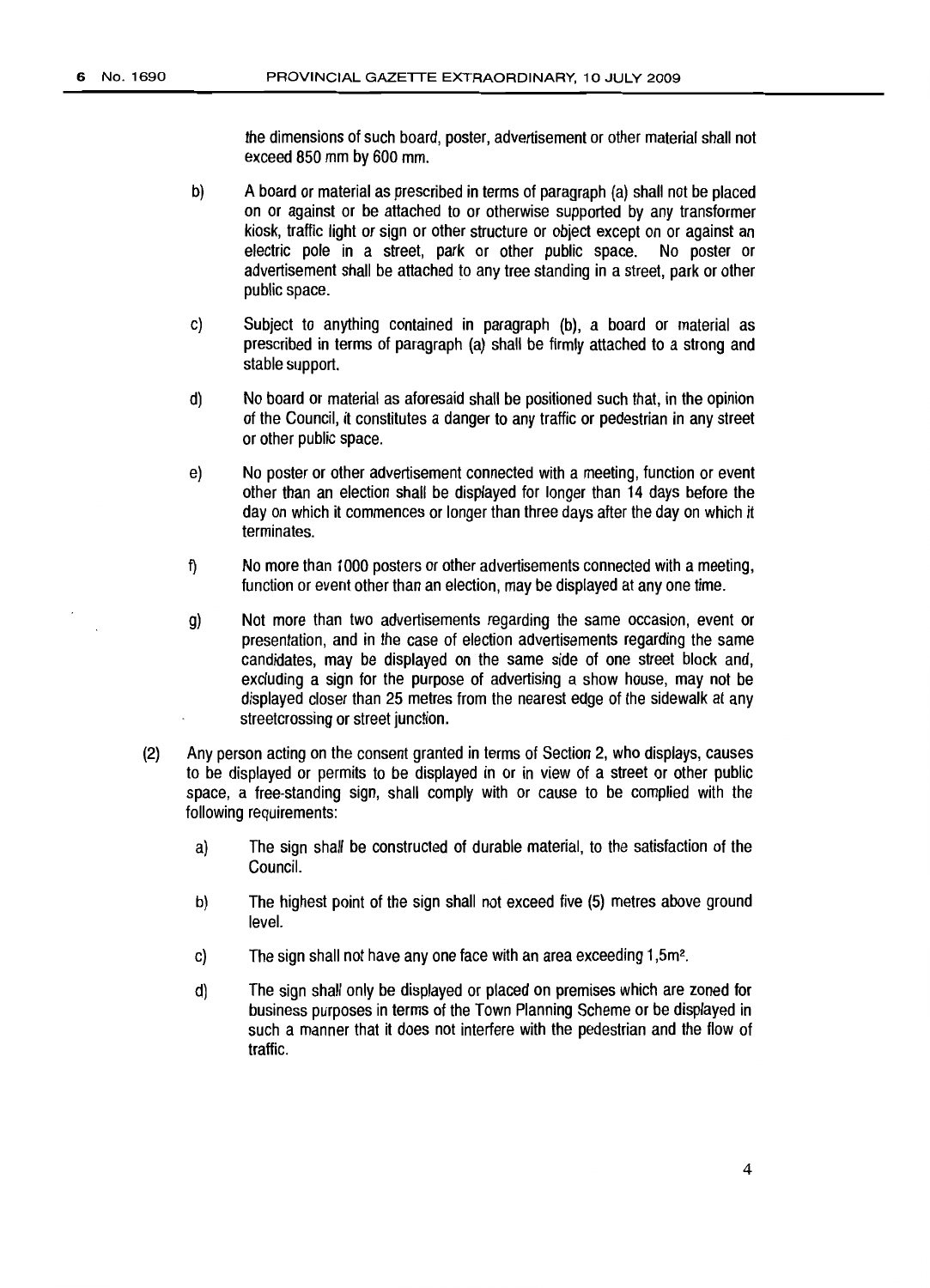- (3) Any person acting on the consent granted in terms of Section 2, who displays or causes to be displayed or permits to be displayed a show-house sign in or in view of a street, shall comply with the following requirements:
	- a) The banner shall only be affixed on the premises of the person to whom authority has been granted for the display thereof, and shall not be affixed on or across any sidewalk, street or other public space: Provided that in the case of banners for the purpose of advertising any welfare, religious or educational function, meeting or other occasion, a banner may be displayed on or across a sidewalk, street or other public place with the prior written approval of the Council and subject to such conditions as the Council may impose.
	- b) Every banner shall be attached to a wall, fence, pole or other structure to the satisfaction of the Council.
	- c) Every banner shall be properly maintained to the satisfaction of the Council.
	- d) No banner shall be attached to a street lamp post or electrical pole.
	- e) If the Council is of the opinion that any banner is not being maintained in a satisfactory condition, the Council may instruct that such banner be removed and the person to whom authority has been granted for the affixing or displaying thereof, shall be bound to do so.

In such case the Council shall not be obliged to refund any monies paid.

 $\mathfrak{h}$  In the event of the Council granting permission for the affixing of a banner for the purpose of advertising any welfare, religious or educational function, meeting or other occasion, such banner shall be displayed for a period not exceeding 14 days prior to and 2 days after the date upon which such function, meeting or other occasion takes place and in the event of the banner not being removed within the period as set out above, the Council shall have the right to remove the banner and to recover the cost for such removal from the organisation or body, by not refunding the deposit as prescribed by Section 8(d).

## **ELECTION ADVERTISEMENT**

- 6(1) The requirements prescribed in the succeeding subsections of this Section shall be complied with in respect of posters or other advertisements relating to a Parliamentary or Municipal election: Provided that nothing contained in this section shall apply to a poster or other advertisement, relating to such an election, which
	- a) if it does not conflict with any act, ordinance, by-law or regulation, may be displayed on the day of election on or in front of the premises on which the voting hall is situated;
	- b) is positioned entirely within fixed premises, i.e. is displayed on such premises other than on an exterior wall or on the outside of any fence forming the evident boundary of the premises.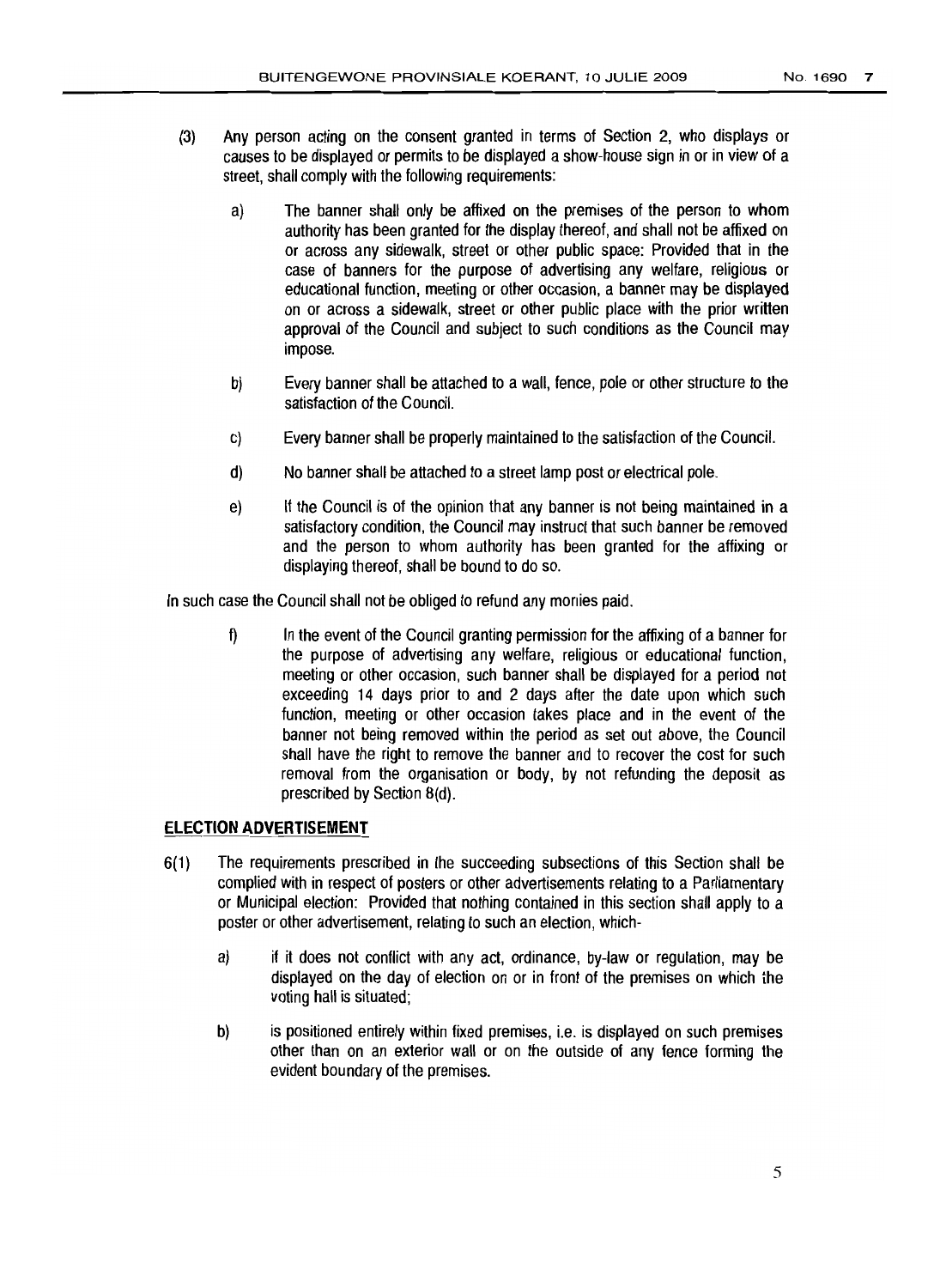- c) is displayed in or on a private vehicle, or being driven in a street or other public space in the course of the normal use thereof.
- (2) The number of signs or other advertisements which may be displayed by any candidate, party or group in any election in the municipality, shall be 5 000 provided that not more than 500 signs or other advertisement may be displayed by any candidate, party or group in a single ward.
- (3) No sign or advertisement directly connected with an election may be displayed for a period exceeding the period commencing one month prior to the first date for registration and ending on the fourth day after midnight of the day of the election.

#### **PROCEDURE FOR OBTAINING CONSENT**

- 7(1) When any person applies for permission to display an advertisement, excluding an election advertisement, freestanding sign orbanner, such advertisement, together with the relevant, duly completed application form shall besubmitted tothe Council's offices and the prescribed deposit paid. Every such advertisement shall be stamped with the official stamp of the Council.
	- (2) When any person applies for permission to display an election advertisement, freestanding sign banner, the necessary application form as prescribed by the Council shall be completed and submitted to the offices of the Council and the prescribed fees shall be paid. No such election advertisement, banner or free-standing sign may be displayed before written approval by the Council has been granted for the display thereof. The approval or disapproval of the application shall be communicated to the applicant within a maximum of seven (7) days from the date of receipt of the application.
- 6 No advertisement, election advertisement or pamphlet shall be placed, displayed or distributed in any street, whether or not by virtue of permission granted in terms of Section 2 unless the appropriate fee as set out below has been paid to the Council.
	- a) In respect of advertisements, a deposit of R50 for every 20 or portion of 20;
	- b) In respect of election advertisements, a deposit of R200, regardless of the quantity displayed.
	- c) In respect of free-standing signs:
		- i) Application fees to accompany the application interms of Section 7(2) and submitted to the offices of the Council: R50.
		- $ii)$  Licensing fees per calendar year or part thereof: R50.
	- d) Inrespect of banners:
		- i) Charitable, church or educational organisations: A deposit of R50 per banner, to be submitted to the offices of Council together with the application in terms of Section 7(2):R50.
		- ii) Other bodies, organisations or persons: R50.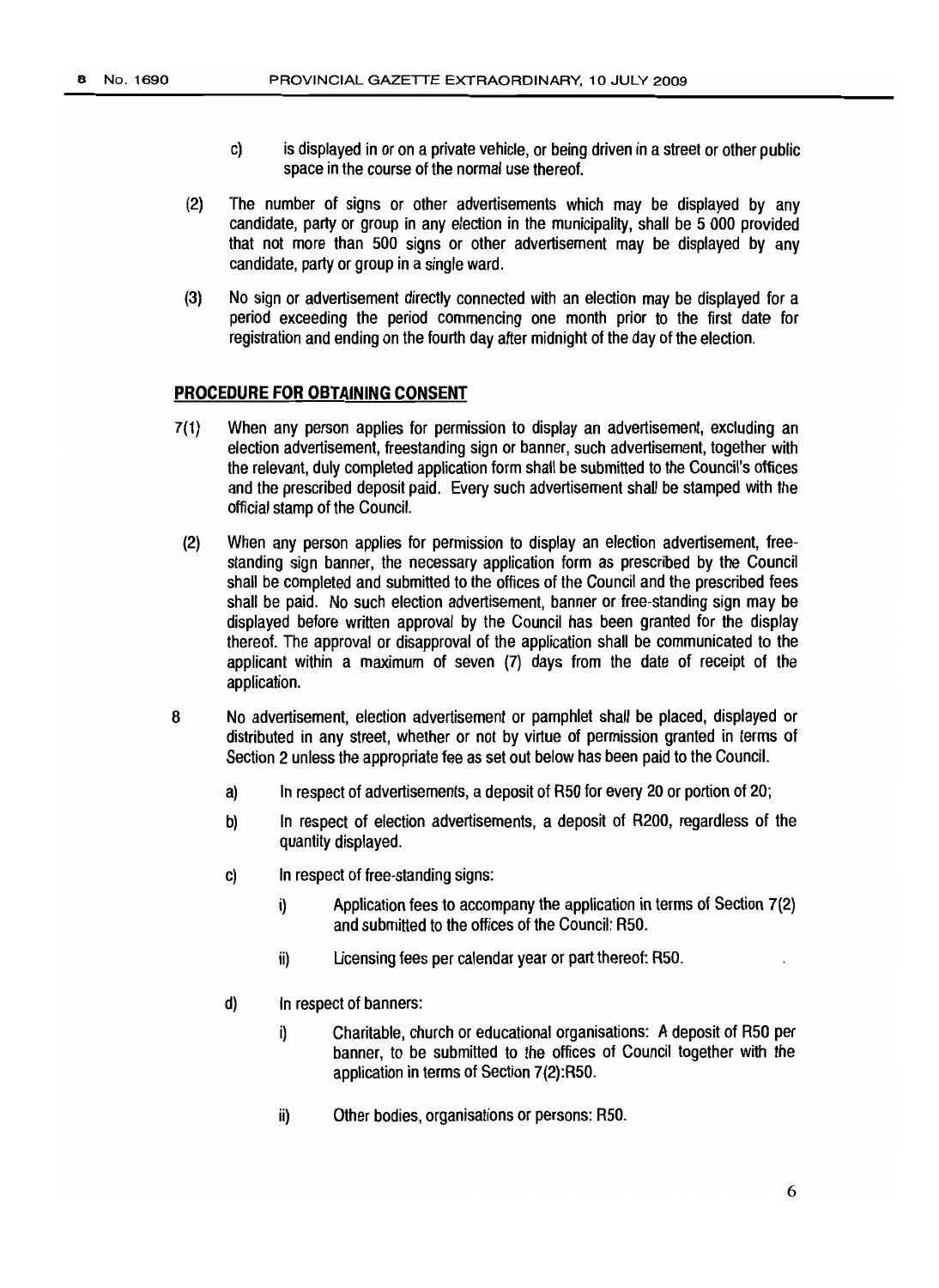- aa) Application fees to be submitted to the offices of the Council together with the application in terms of Section  $7(2)$ .
- bb) Licensing fees per calendar year or part thereof:

Provided that in the case of a banner attached by a church, charity or educational organisation or body, the deposit shall be refunded by the Council if such banner is removed within the period set out in Section  $5(1)(e)$ .

#### **REMOVAL OF ADVERTISEMENTS. ELECTION ADVERTISEMENTS AND BANNERS**

- 9 Every deposit paid in terms of Section 8(a) shall, subject to the provisions of Section 10, only be refunded when all the advertisements and election advertisements to which the deposit applies, have been removed to the satisfaction of the Council.
- 10. Any person, including a church, charitable or educational organisation, who after displaying or causing to be displayed, any advertisement, election advertisement or banner neglects to remove or cause to be removed such advertisement or banner within the period set out in Section 5(1)(e), or Section 6(2), commits a crime and in addition to any fine payable in terms of Section 11 (1), forfeits the deposit relating to advertisements, election advertisements and banners paid interms of Section 8(a) and (b), and shall be liable tothe Council for the number of advertisements not removed, at an amount of R5 per advertisement: Provided that in the case of a banner, the full deposit in terms of Section  $B(d)(i)$  and  $(ii)(aa)$  is forfeited.

#### **OFFENCES**

- 11 (1) Any person who displays, causes to be displayed or permits to be displayed any advertisement or election advertisement, banner or free-standing sign in view of any street or other public place without obtaining permission in terms of Section 2, and any person who, having obtained permission as aforesaid, fail to comply with any requirement of these by-laws or who otherwise contravenes any provision thereof shall be guilty of an offence and liable on conviction to a penalty not exceeding R1 000.00 (One Thousand Rand).
- (2) When any person is charged with an offence in terms of these by-laws relating to any advertisement, election advertisement, free-standing sign or banner, and pleads not guilty, the onus of proving that he neither displayed nor caused or permitted to be displayed such advertisement, election advertisement, free-standing sign or banner, rests upon him.
- (3) Any person should displays or permits to be displayed, distributes or allows or permits to be distributed any advertisement or election advertisement in or in view of any street or other public place, and any person other than a police officer or other person charged with the enforcement of these by-laws who is authorised by the person responsible for the display or distribution of the advertisement to remove it, shall be deemed to be displayer or distributor thereof whilst it is being displayed or distributed asaforesaid.
- (4) Any person who is either alone or jointly with any other person responsible for organising, or in control of any meeting, function or event with which an advertisement is connected shalf, until the contrary is proved, be deemed to have displayed or distributed or to have caused, permitted or allowed to be displayed every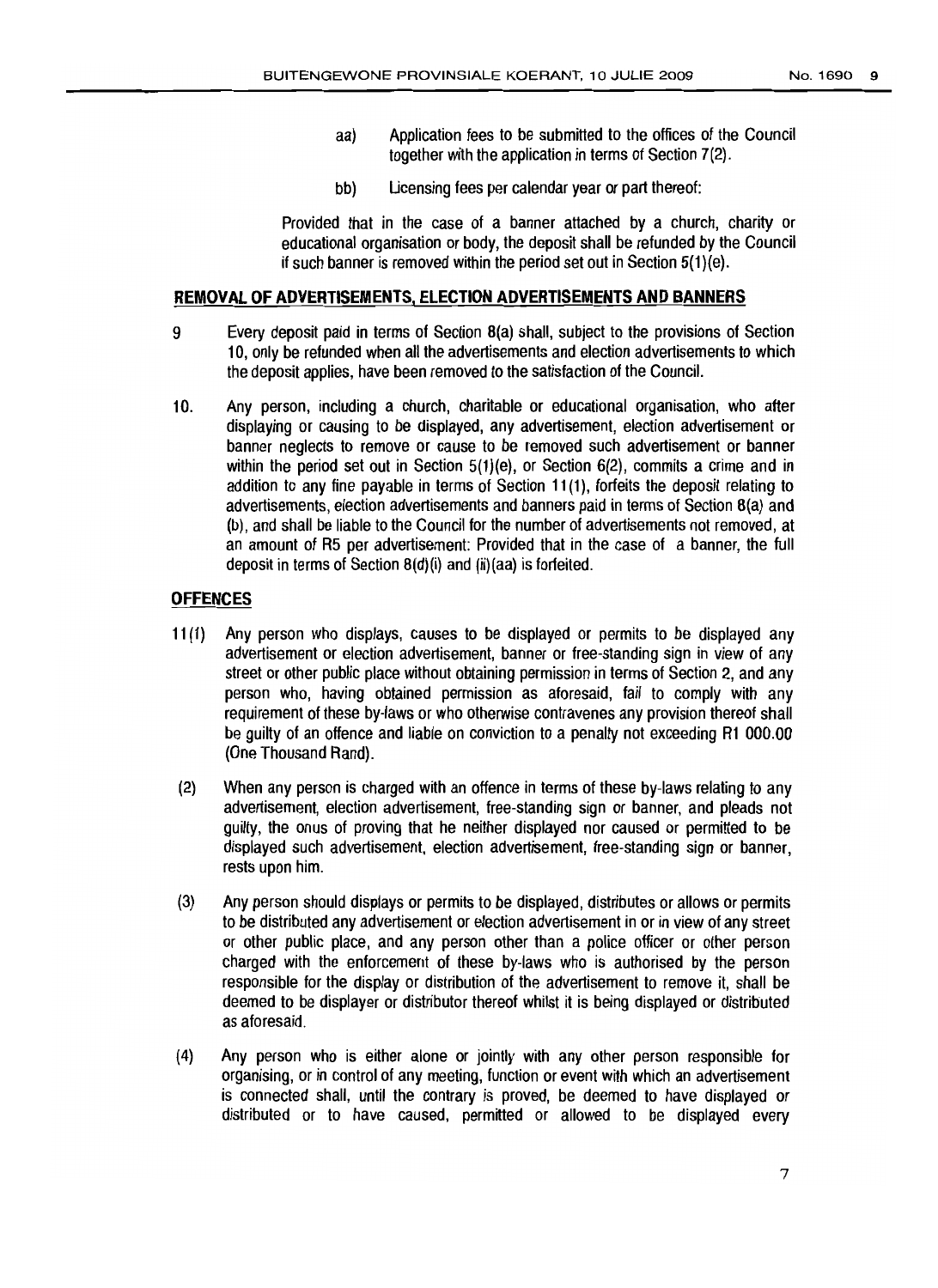advertisement which is displayed or distributed in connection with that meeting, function or event.

- (5) The owner and/or occupier of land or premises on which any advertisement orelection advertisement is displayed in contravention of these by-laws, shall be deemed to be guilty of an offence unless in either case he proves that he did not know, or could not by the exercising of reasonable diligence, have known of or prevented such display.
- (6) The Council may, without notifying any person, remove or destroy any advertisement which was displayed without permission having been obtained interms of Section 2 or in contravention of any provision of these by-laws or which has not been removed within the period specified in terms of Section  $5(1)$  or  $6(3)$  or which constitutes in any respect a contravention of the provisions of these by-laws, and the person who displayed such advertisement or caused, permitted or allowed it to be displayed, shall be liable to pay the Council the cost of the said removal and destruction, at an amount assessed bythe Council and deducted from the deposit made in terms of Section 10, and in addition shall be guilty of an offence.
- 12(1) The provisions of these by-laws shall supplement the Council's Building By-laws and shall not rep/ace them.
- (2) These by-laws replace the existing by-laws relating to the control of temporary advertisements as published in the Provincial Gazette of 30 August 1989 under Local Authority Notice 2454.

#### **DAMAGE TO MUNICIPAL PROPERTY**

13 No damage shall be caused to any tree, electric pole or any municipal property and any person who caused any damage, or permits any damage to be caused, shall be guilty of an offence and shall be responsible, in addition to the fine imposed, for the repairs, to the satisfaction of the Council, of any damage at his own expenses.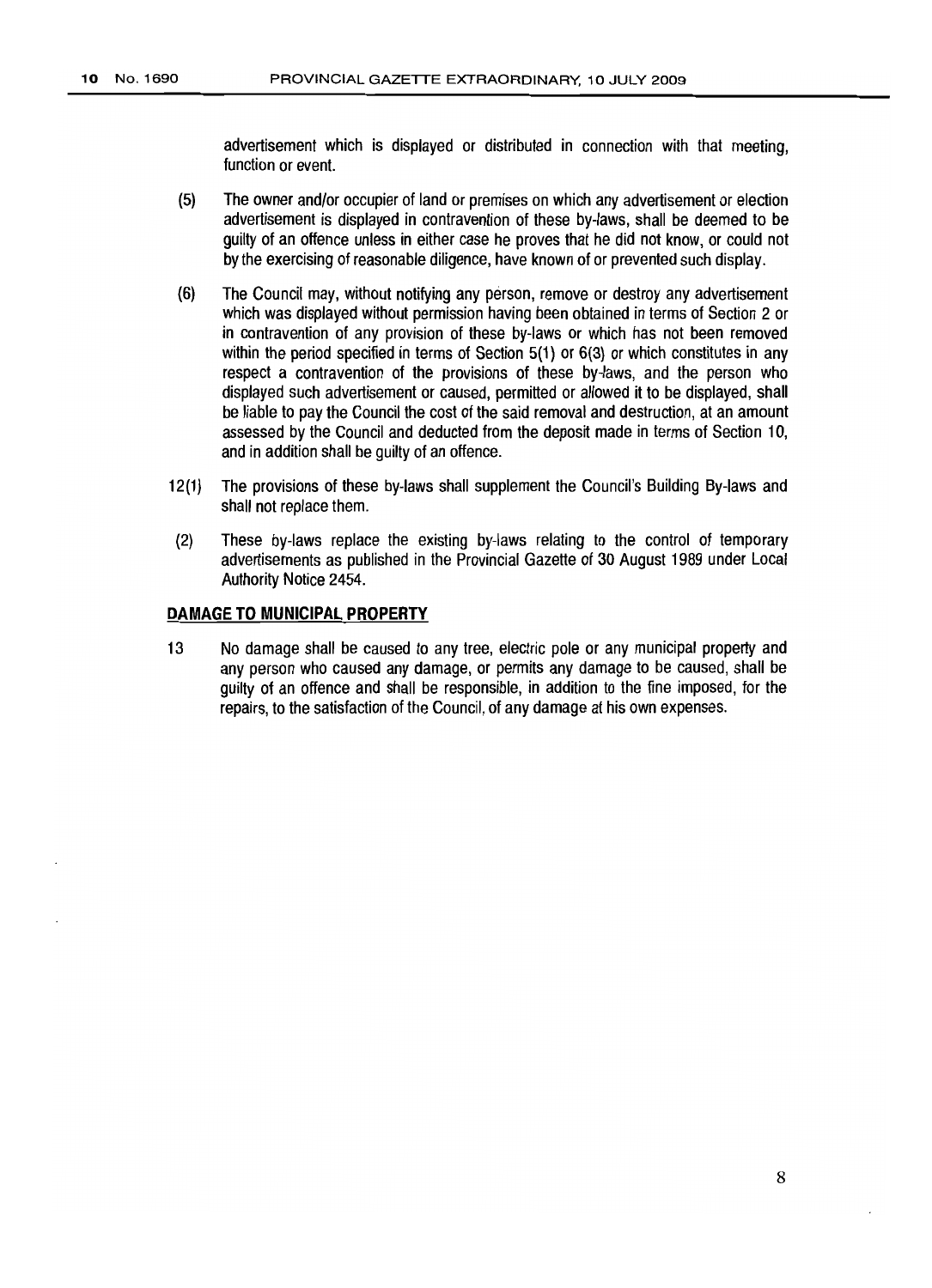# **LOCAL AUTHORITY NOTICE 160**

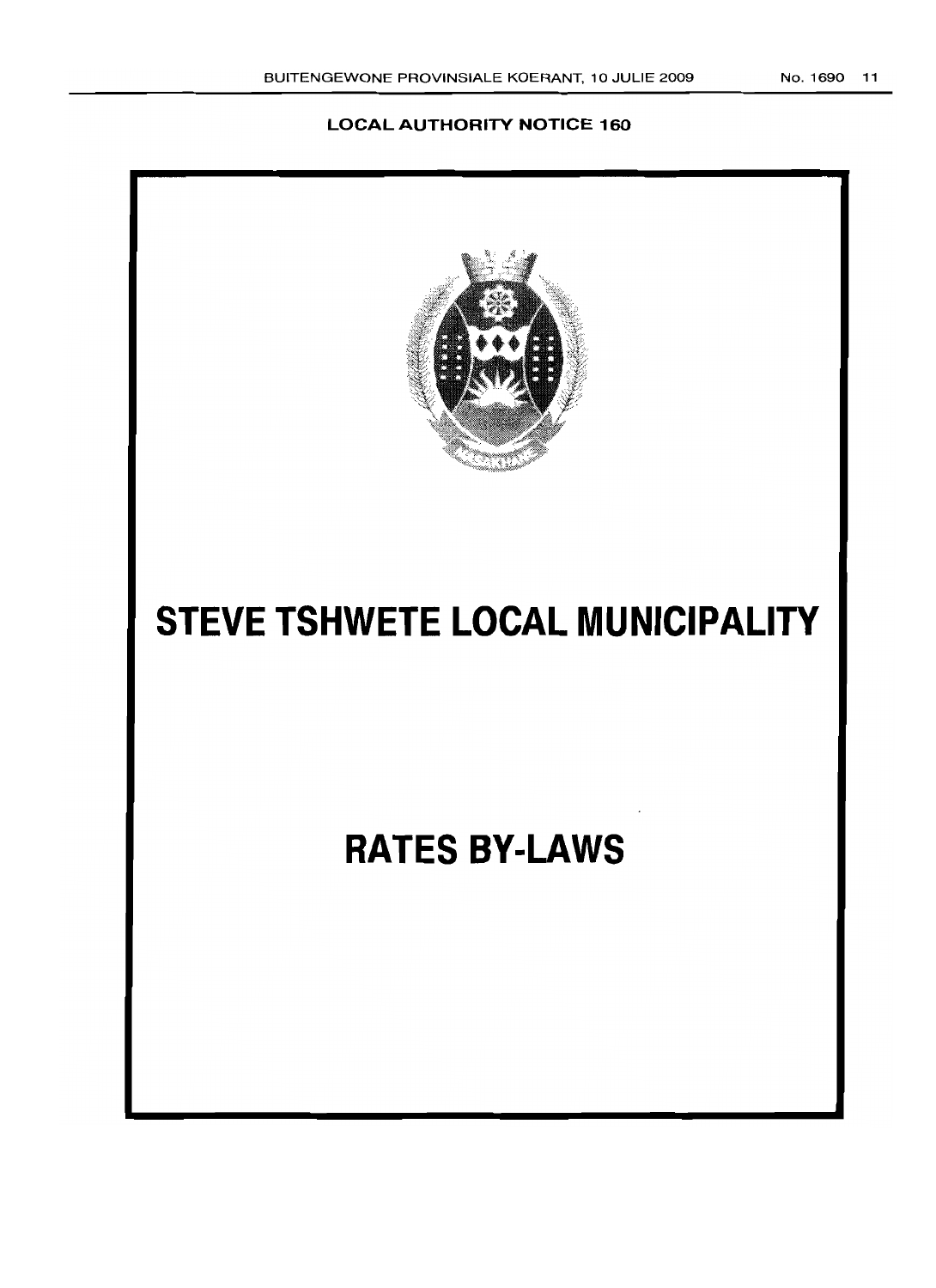# **STEVE TSHWETE LOCAL MUNICIPALITY**

# **RATES BY-LAWS**

# **TABLE OF CONTENTS**

| $\mathbf{1}$ . | <b>PREAMBLE</b>                             |   |
|----------------|---------------------------------------------|---|
| 2.             | <b>INTERPRETATION</b>                       |   |
| 3.             | ADOPTION AND IMPLEMENTATION OF RATES POLICY | 2 |
| 4.             | <b>CONTENTS OF RATES POLICY</b>             | 2 |
| 5.             | <b>ENFORCEMENT OF RATES POLICY</b>          | 2 |
| 6.             | <b>OPERATIVE DATE</b>                       | 2 |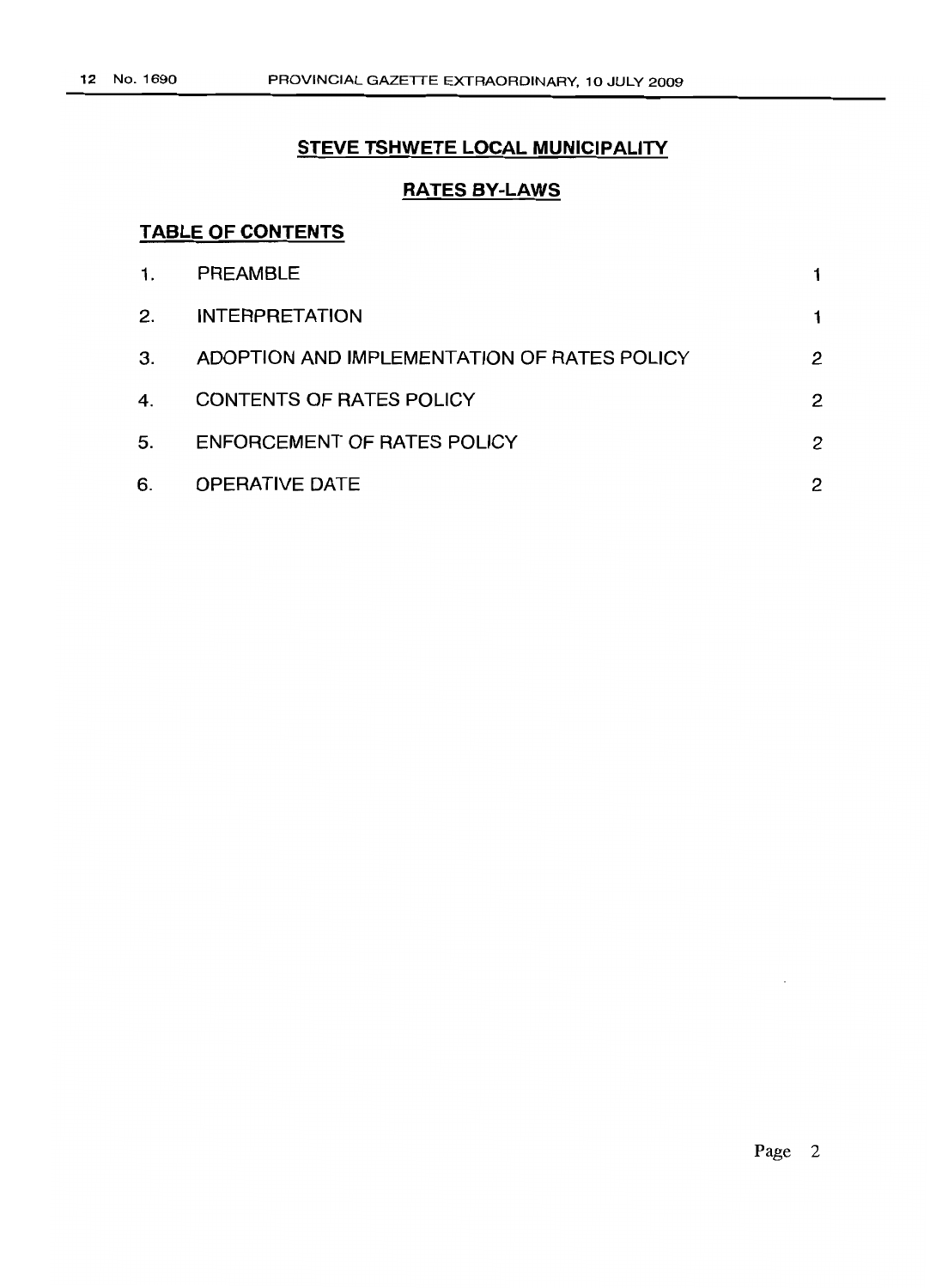# STEVE TSHWETE LOCAL MUNICIPALITY

## RATES BY-LAWS

## 1. PREAMBLE

- 1. Section 229 (1) of the Constitution authorizes a municipality to impose rates on property and surcharges on fees for services provided by or on behalf of the municipality.
- 2. In terms of Section 3 of the Municipal Property Rates Act, a municipal Council must adopt a policy consistent with the Municipal Property Rates Act on the levying of rates on rateable property in the municipality.
- 3. In terms of Section 6 (1) of the Municipal Property Rates Act, a municipality must adopt by-laws to give effect to the implementation of its rates policy.
- 4. In terms of Section 6 (2) of the Municipal Property Rates Act, bylaws adopted in terms of Section 6 (1) may differentiate between different categories of properties, and different categories of owners of properties liable for the payment of rates.

## 2. INTERPRETATION

In this by-laws, unless the context otherwise indicates  $-$ 

"Council" means Steve Tshwete Municipal Council establishment in terms of Section 12 of the Municipal Structures Act 117 of 1998 as amended;

"Council's Rates Policy" means a rates policy adopted by Council;

"Constitution" means the Constitution of the Republic of South Africa Act 108 of 1996 as amended.

"Credit Control and Debt Collection By-Law and Policy" means the Council's Credit Control and Debt Collection By-Laws and Policy as required by Section 96 (b), 97 and 98 of the Municipal Systems Act 32 of 2000 as amended;

"Property Rates Act" means the Local Government Municipal Property Rates Act, 6 of 2004;

"Rate" or "rates" means a municipal rate on property as envisaged in Section 229 of the Constitution.